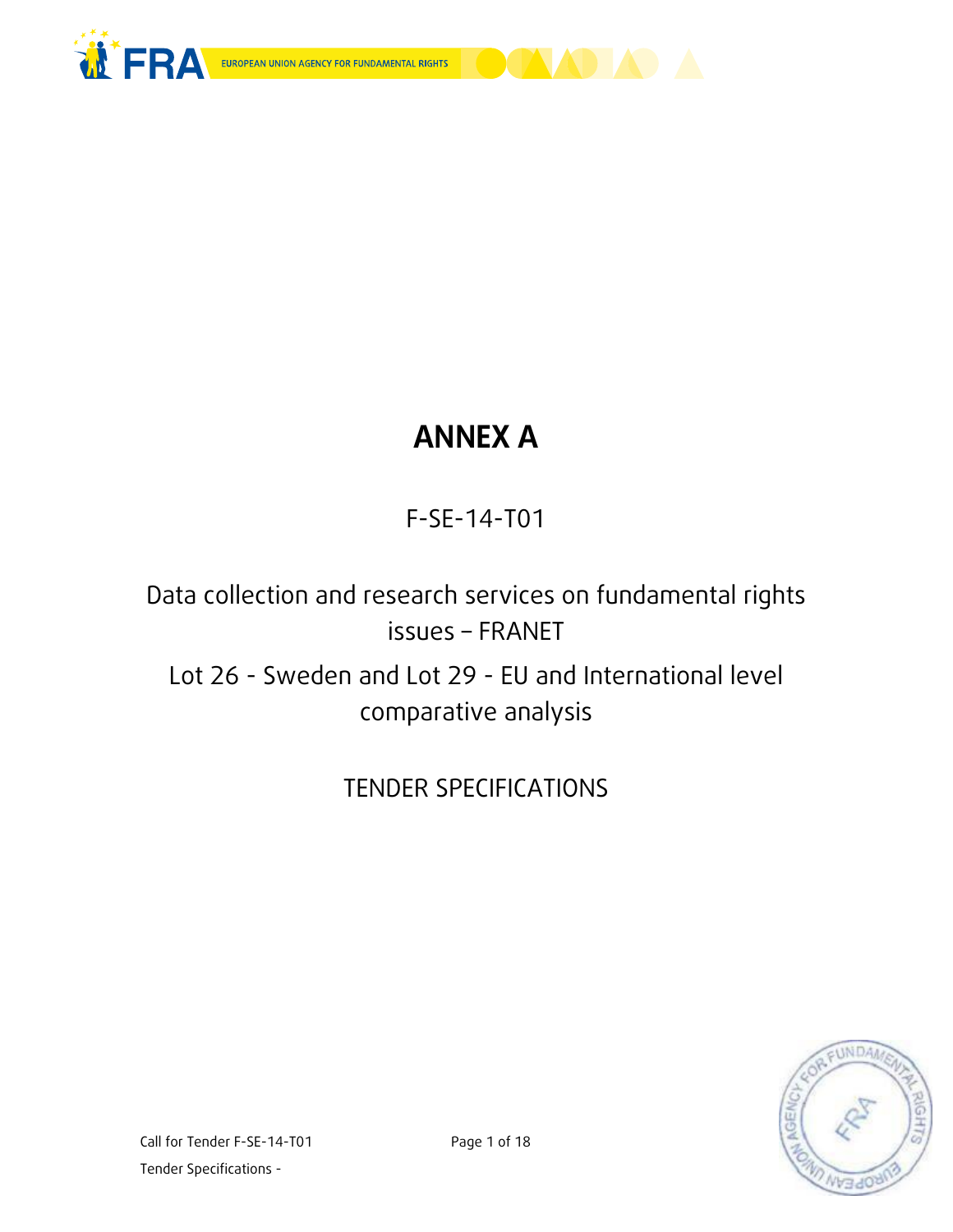

## **1. Description of the tender**

The purpose of this invitation to tender is to award a framework service contract for the

provision of data collection and research services on fundamental rights issues -

FRANET.

The contract notice for the present call for tenders was published on 12/04/2014 with reference number 2014/S 073-124910.

## **2. Division into lots**

As the present call for tenders is a re-launch of unsuccessful and/or cancelled lots of a previous call for tenders (F-SE-13-T12 published with contract notice 2013/S 148-256531 of 01/08/2013, last updated with additional information OJ/S S49-80628 on 11/03/2014), the name and the numbering of the lots under the previous call is kept also under the present call for tenders.

This tender is divided into two (2) Lots, as follows:

#### **Lot 26: Sweden**.

#### **Lot 29: EU and International level comparative analysis**.

The subject of both Lots is services.

Tenderers can apply for one or for more lots. However, a separate tender must be submitted for each lot, and each tender must cover all the tasks in the lot to which it refers. Submission of a tender for only some of the tasks to be performed under the contract will lead to the rejection of the tender.

## **3. Purpose of the tender**

The purpose of this invitation to tender is to award a Framework Services contract for the provision of Data collection and research services on fundamental rights issues - FRANET Lot 26 Sweden and Lot 29 EU and international level comparative analysis.

The contracting authority intends to award a minimum of three (3) and maximum of five (5) framework contracts, in cascading and descending order, for the provision of services as specified in Annex A.1 Technical Specifications, provided that there is a sufficient number of economic operators that satisfy the selection criteria or a sufficient number of admissible tenders which meet the award criteria.

The multiple framework contracts will take the form of contracts which are separate but concluded on identical terms with each of the successful tenderers. Framework contracts involve no direct commitment and, in particular, do not constitute orders per se. Instead, they lay down the legal, financial, technical and administrative provisions governing the relations between the contracting authority and the contractor during the period of its validity. Specific contracts or Order Forms will be issued throughout the validity of the framework contract. Such specific contracts or orders will be attached to the framework contract. The draft framework contract

**EUNDAM**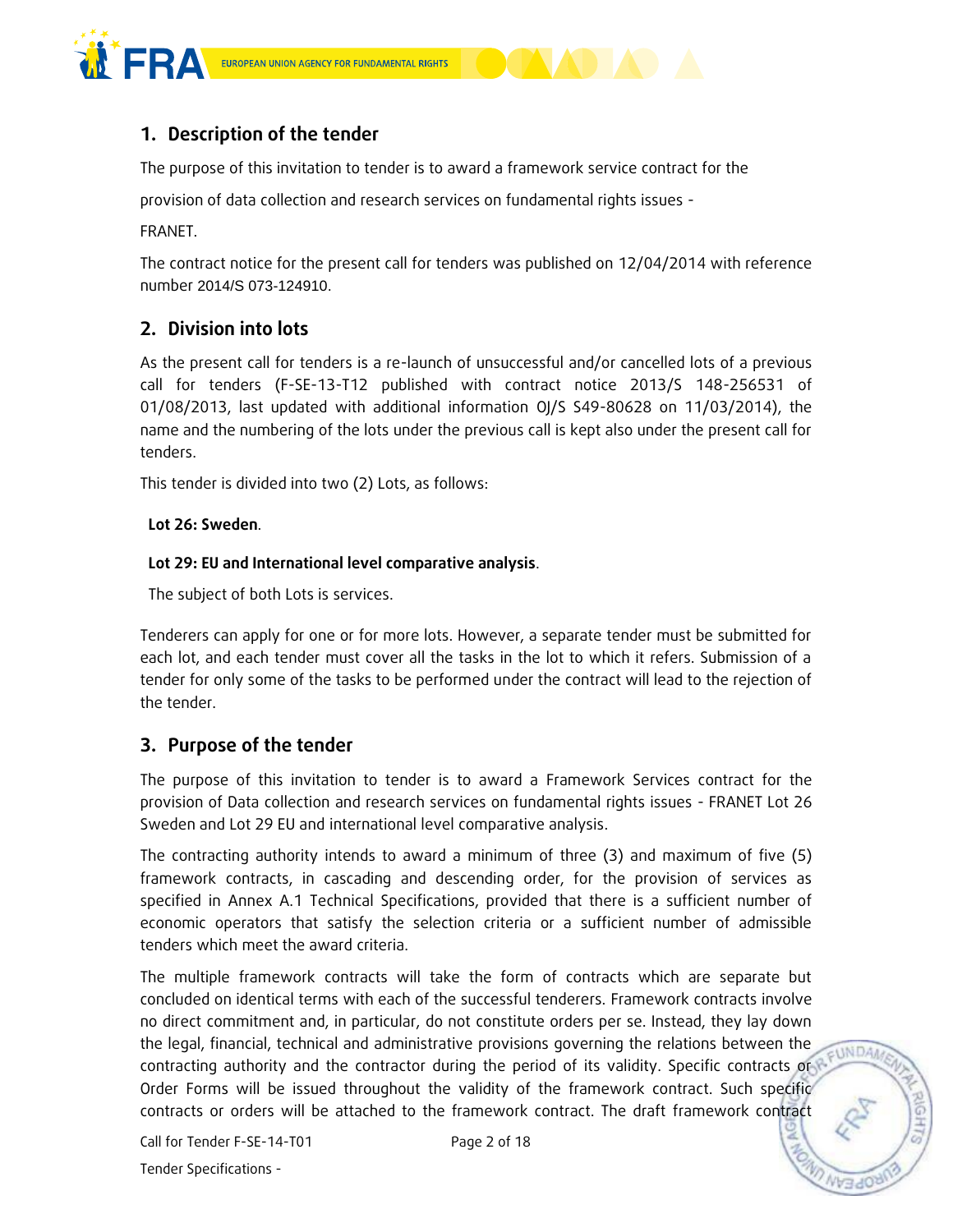

(Annex B) specifies the basic conditions applicable to any assignment placed under its terms. Signature of a framework contract does not oblige the contracting authority to place an assignment. The framework contract does not preclude the contracting authority from assigning tasks in the areas set out above to the other contractors or from having these tasks carried out by contracting authority's staff.

## **4. Place of delivery or performance**

The place of performance of the tasks shall be the contractor's premises or any other place indicated in Annex A.1 Technical Specifications.

## **5. Duration**

The framework contract(s) resulting from the present call for tenders shall enter into force the date on which it is signed by the last contracting party.

The framework contract(s) will have an initial duration of one (1) year from the date of signature and may be renewed up to three (3) times for an additional period of one (1) year each time. The contract shall be renewed automatically under the same conditions, unless written notification to the contrary is sent by one of the contracting parties and received by the other before expiry of the period indicated in the Draft Framework Contract (Annex B). Renewal does not imply any modification or deferment of existing obligations. The duration of the framework contract(s) shall not exceed four (4) years.

Implementation of the contract(s) may not start before the date on which the contract enters into force.

## **6. Volume**

The maximum contract amount has been estimated at 1,180,000.00 EUR excluding VAT.

| Lot      | Name                                               | Indictive amount |  |
|----------|----------------------------------------------------|------------------|--|
|          |                                                    | in Euro          |  |
|          |                                                    | for four years   |  |
| Lot $26$ | Sweden                                             | 550,000.00 EUR   |  |
| Lot $29$ | EU and International level<br>comparative analysis | 630,000.00 EUR   |  |

The estimated maximum amount per lot is as follows:

Based on the previous level of use of FRANET services, as well as the strategic objectives of the contracting authority for the upcoming 4 years, the indicative maximum amount of expected deliverables per lot is estimated at:

Lot 26 - Sweden

50 Information requests

Call for Tender F-SE-14-T01 Page 3 of 18

Tender Specifications -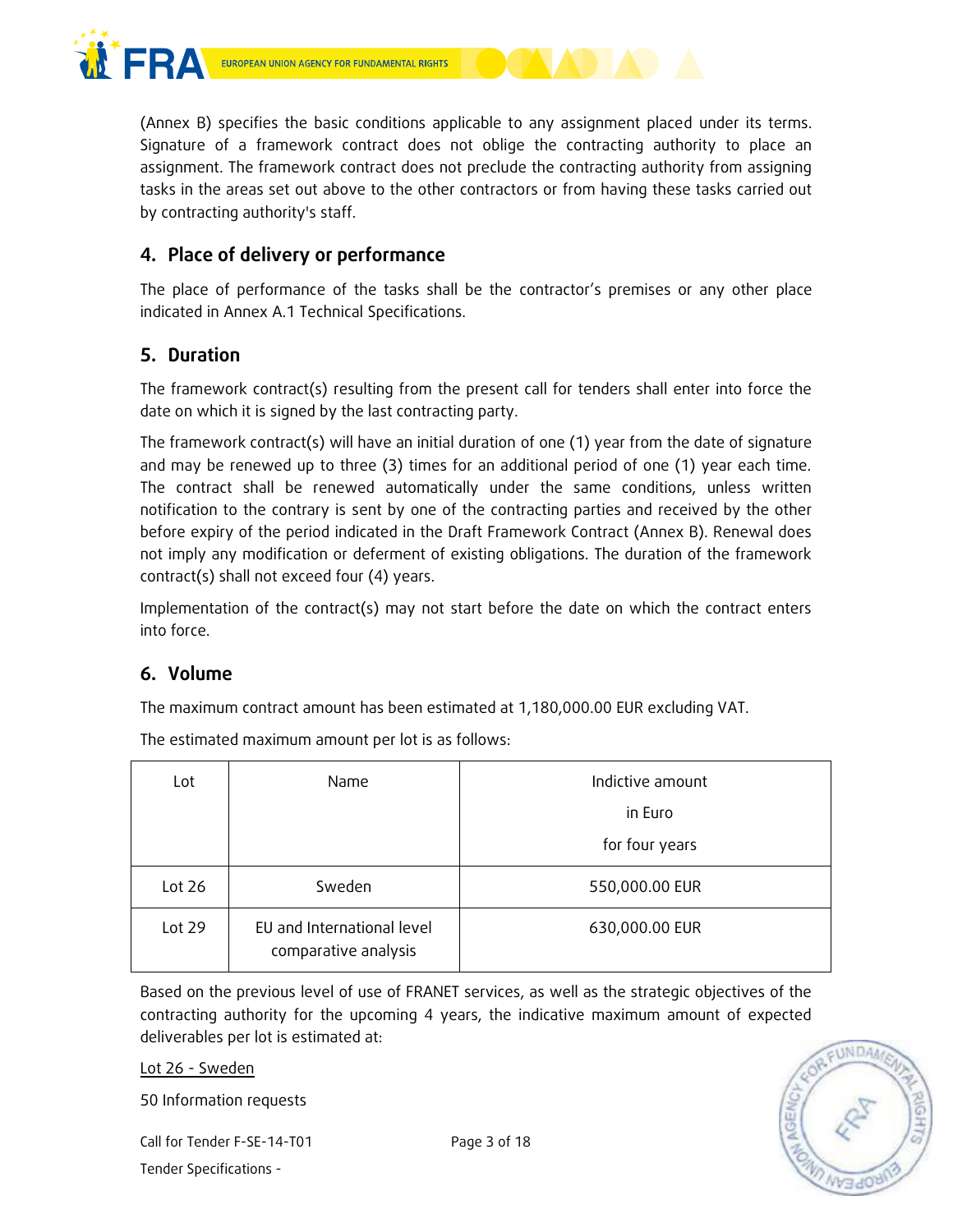



- 20 Extensive thematic reports
- 20 Social fieldwork research
- 40 Report of Various size
- 20 Review Service
- 70 Participation to meetings

#### Lot 29 - EU and International level comparative analysis

- 20 Information requests
- 20 Short thematic reports
- 20 Extensive thematic reports
- 20 Report of Various size
- 20 Review Service
- 20 Participation to meetings
- 20 Comparative analysis

The contracting authority may exercise the option to increase the estimated contract volume at a later stage via negotiated procedure with the successful tenderer(s) in accordance with Article 134 (1) (e) and (f) of the Rules of Application of the Financial Regulation.

## **7. Terms of payment**

The payment arrangements governing the contracts resulting from the present call for tenders are detailed in the relevant articles of Annex B – Draft Framework Contract. Tenderers are strongly advised to carefully read those articles before submitting their tenders.

## **8. Financial guarantees**

No tender guarantee is required.

Based on a risk assessment, the contracting authority may request a pre-financing guarantee in the amount of the pre-financing and in the form set out in Annex C.

No performance guarantee will be required.

## **9. Participation in the tendering procedure**

Participation in tendering procedures is open on equal terms to all natural and legal persons coming within the scope of the Treaties and to all natural and legal persons in a third country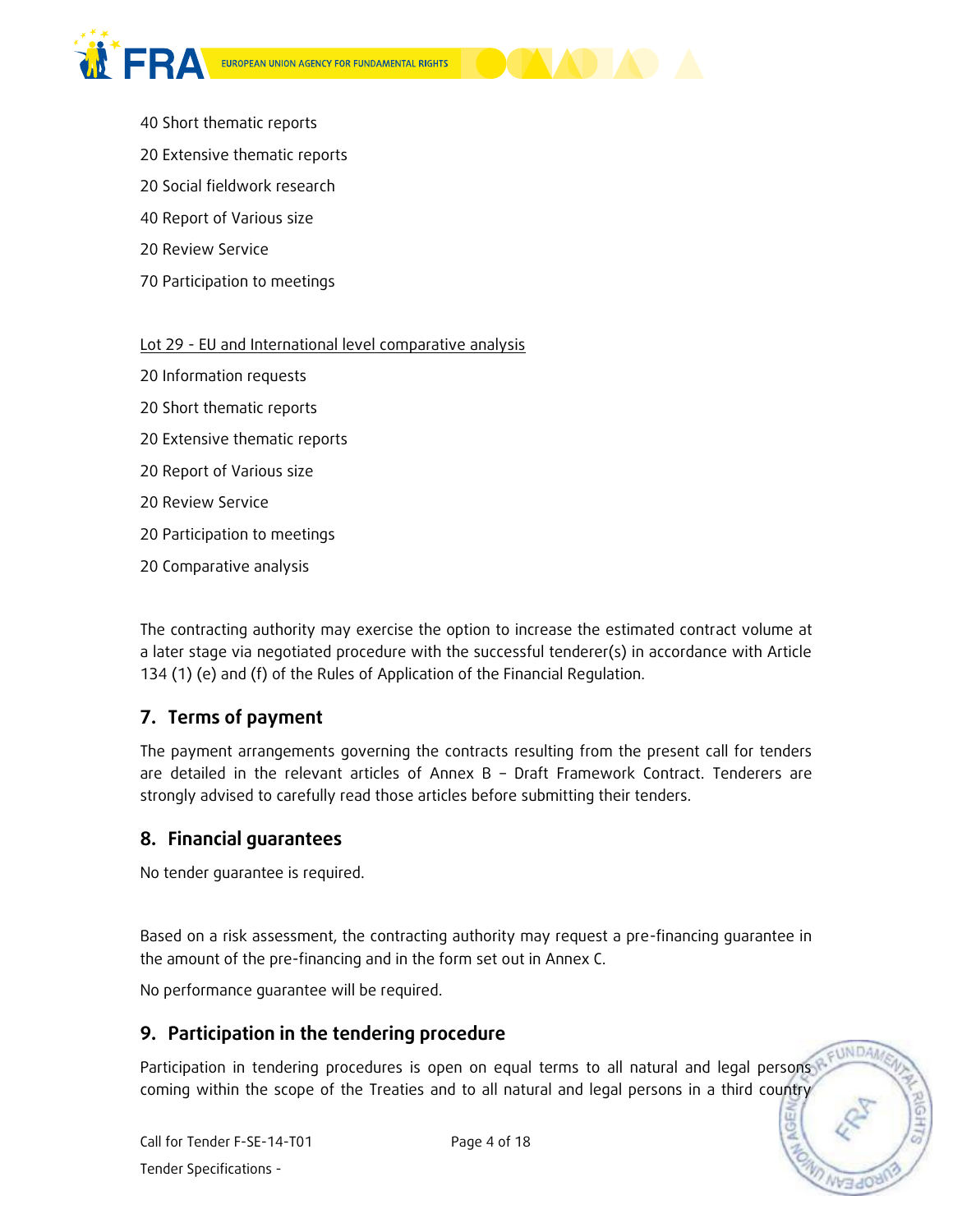

which has a special agreement with the Communities in the field of public procurement on the conditions laid down in that agreement<sup>1</sup>.

## **10. Consortia or group of service providers**

Joint tenders submitted by several economic operators (a consortium or a group of companies) are allowed. In such cases, one of the members must be designated as the group leader or group manager. All members of a consortium or a group of companies (i.e. the leader and all other members) are jointly and severally liable towards the contracting authority. Changes in the composition of the consortium or group of companies must be expressly authorised by the contracting authority.

Tenderers submitting joint bids shall describe how their cooperation will be organised in order to perform the tasks specified in Annex A.1 Technical Specifications.

Joint tenders will be assessed as follows:

- The exclusion criteria will be assessed in relation to each economic operator individually. The Declaration of Honour with respect to the Exclusion Criteria and Absence of Conflict of Interest included in Annex C, duly signed and dated, stating that the tenderer is not in one of the exclusion situations, must be provided by each member of the consortium or the group.
- The selection criteria for economic and financial capacity will be assessed in relation to each economic operator individually. However, economic and financial criteria that shall be achieved above a certain minimum threshold (as specified in the selection criteria mentioned below) will be assessed in relation to the consortium or group of companies as a whole.
- The selection criteria for technical and professional capacity will be assessed in relation to the consortium or group of companies as a whole.

## **11. Subcontracting**

Any intention to subcontract part of the contract must be clearly stated by the tenderer in Annex C. Tenderers must indicate the maximum percentage of the contract they intend to subcontract and the identity of those subcontractors they intend to work with whose intended share of the contract is above 10% of the total contract amount, and clearly state the nature of their links to those subcontractors.

For each subcontractor identified in the tender, tenderers must provide a Letter of Intent signed by the subcontractor stating their unambiguous undertaking to collaborate with the tenderer.

Offers involving subcontracting will be assessed as follows:

 The exclusion criteria of all identified subcontractors whose intended share of the contract is above 10% will be assessed. The Declaration of Honour with respect to the Exclusion Criteria and Absence of Conflict of Interest included in Annex C, duly signed and dated, stating that

-

EUNDA <sup>1</sup> Please note that the European Union Agency for Fundamental Rights is not part of the Agreement on Government Procurement (GPA) concluded within the World Trade Organisation. Therefore, the Agency's procurement procedures are not open to tenderers from GPA countries.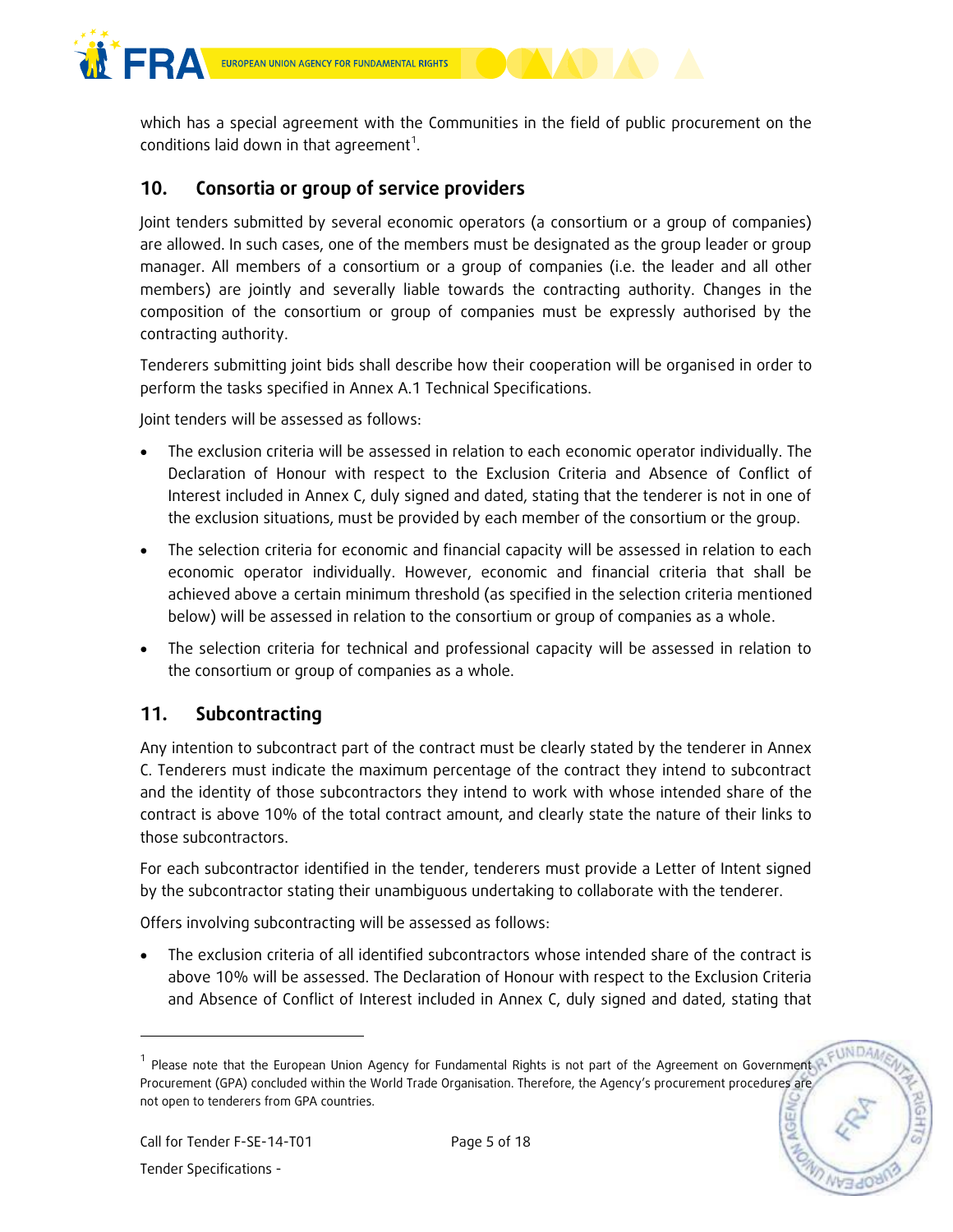

the subcontractor is not in one of the exclusion situations, must be provided by each identified subcontractor.

 Where the tenderer relies on the economic, financial, technical and professional capacity of the identified subcontractor(s) to meet the selection criteria, subcontractors shall be treated as if they were partners in a consortium or a group of companies for the purposes of the evaluation of the selection criteria, and therefore, they shall provide proof of economic, financial, technical and professional capacity as well.

Tenderers must inform the subcontractor(s) and include in their Letter of Intent that the provisions referring to checks and audits included in the Draft Contract (Annex B) may be applied to them.

Once the contract has been signed, the provisions regarding subcontracting included in the Draft Contract will apply. The contracting authority retains the right to approve or reject the proposed subcontractors.

If the tender includes subcontracting, it is recommended that contractual arrangements with subcontractors include mediation as a method of dispute resolution.

## **12. Visits to premises**

A visit to the premises is not foreseen.

## **13. Date and place of opening of the tenders**

Tenders will be opened at 10:30 hrs on 03/06/2014 at the contracting authority's address. An authorised representative of each tenderer may attend the opening of the bids. Companies wishing to attend are requested to notify their intention by sending a fax or e-mail at least 72 hours in advance to the fax or e-mail. This notification must be signed by an authorised officer of the tenderer and specify the name of the person who will attend the opening of the bids on the tenderers behalf.

## **14. Contacts between the tenderer and the contracting authority**

In principle, no contact is permitted between the contracting authority and the tenderers during the tendering procedure.

However, in exceptional circumstances contact may be made on the tenderers initiative before the final date for the submission of bids, in order (and only for this reason) to clarify the nature of the contract.

Such requests for further information may be made by fax, e-mail or to the address below:

European Union Agency for Fundamental Rights Invitation to tender No: F-SE-14-T01 Administration Schwarzenbergplatz 11 Vienna 1040 – Austria Fax: +43 (0)1 580 30 691 ; e-mail: procurement@fra.europa.eu

**UNDA**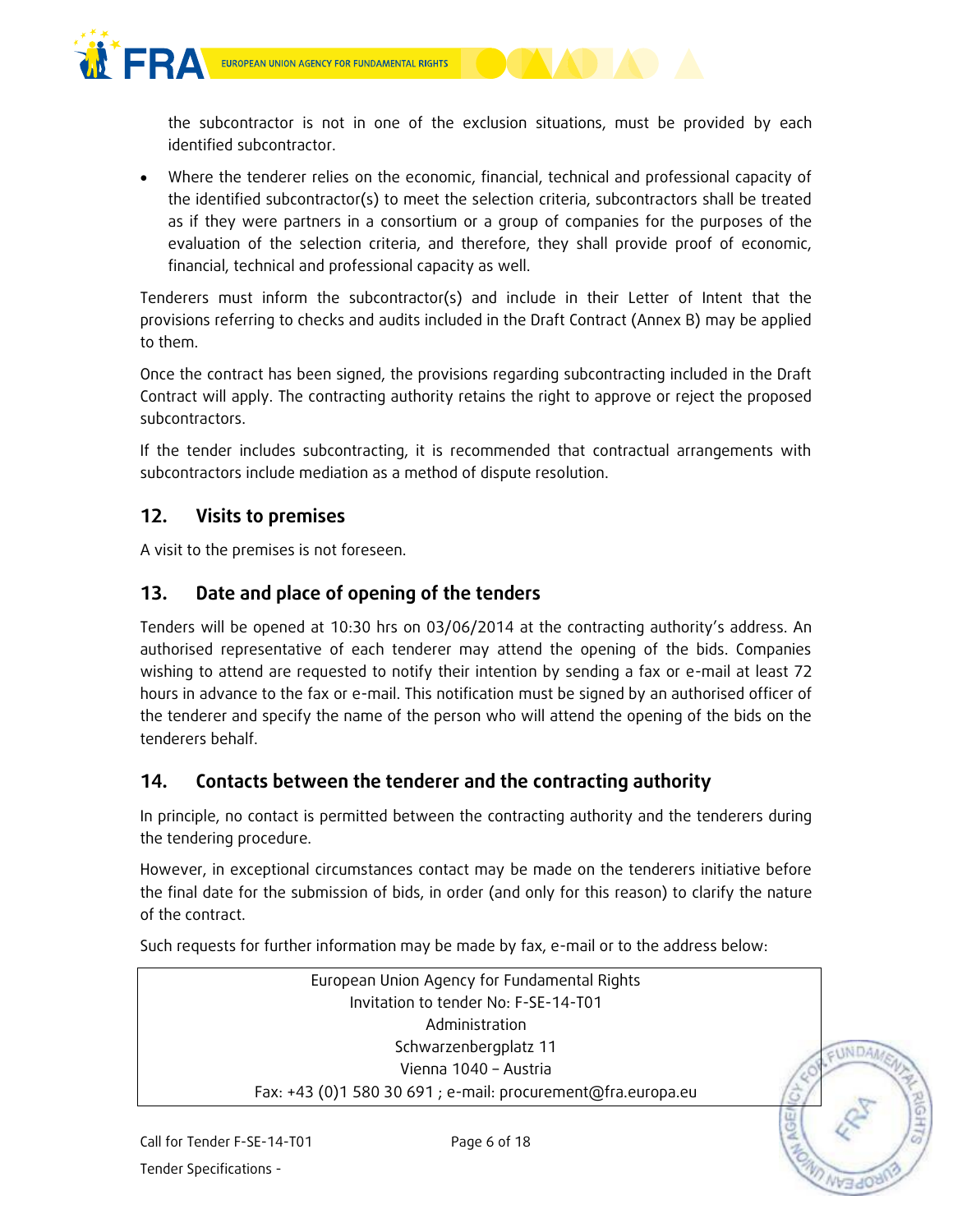

Insofar as it has been requested in good time, the additional information will be sent simultaneously to all economic operators who requested the tender documents or who have expressed interest in submitting a tender, as soon as possible and no later than six calendar days before the deadline for the submission of tenders or, in the case of requests for information received less than eight calendar days before the deadline for the submission of bids, as soon as possible after the request for information has been received. The contracting authority will not process any request for additional information made less than five working days before the deadline for submission of tenders.

The answers to the requests for additional information will also be posted on http://fra.europa.eu/en/about-fra/procurement. The website will be updated regularly and it is the tenderers' responsibility to check for updates and modifications during the tendering period.

Similarly, contact may in exceptional circumstances be made on the contracting authority's initiative:

- a. before the final date for the submission of bids, in order to inform interested parties of an error, a lack of precision, an omission or any other material shortcoming in the drawing up of the documents of the invitation to tender; or
- b. after the opening of bids, where a bid requires clarification or in order to correct material errors made in drawing up a bid.

Please note that in any event such contact may not result in a modification of the terms of the bid.

## **15. Alteration or withdrawal of tenders**

Tenderers may alter or withdraw their tenders by written notification prior to the deadline for submission of tenders. No tender may be altered after the deadline for submission. Withdrawals must be unconditional and will end all participation in the tender procedure.

Any such notification of alteration or withdrawal must be prepared and submitted in accordance with the instructions on how to submit tenders included in the Invitation to tender, and the envelope must also be marked with "alteration" or "withdrawal" as appropriate.

## **16. Variants**

Variant solutions are not allowed and will not be taken into consideration.

## **17. Assessment of the tenderers**

Tenderers will be assessed on the basis of the exclusion (Phase I) and selection (Phase II) criteria described below.

#### **17.1 Exclusion criteria (Phase I)**

The aim of this phase is to assess if tenderers fall in any of the exclusion situations listed below and therefore, cannot take part in the tender procedure.

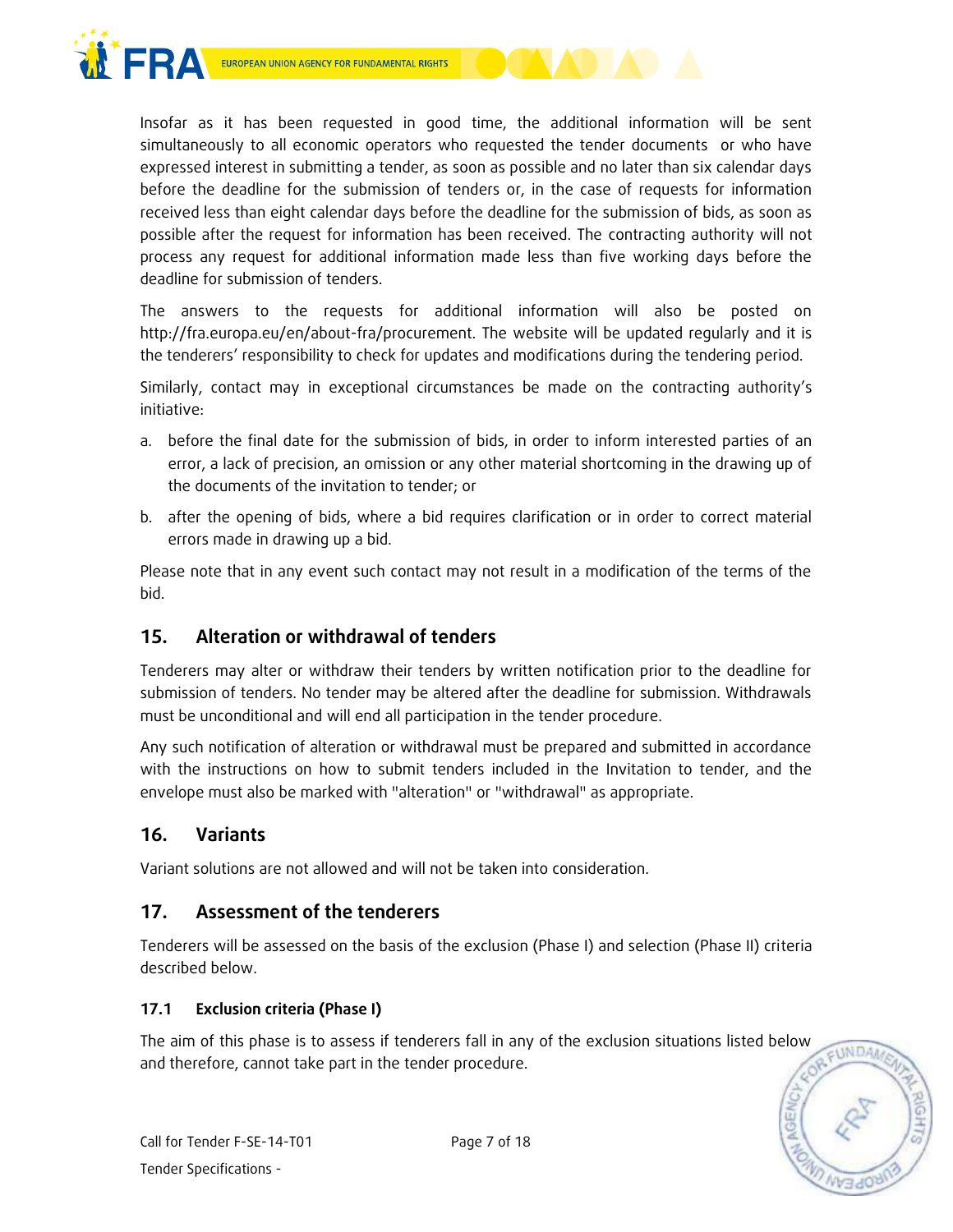

#### **17.1.1 Exclusion situations**

Tenderers shall be excluded from participation in the present procurement procedure if:

- a. they are bankrupt or being wound up, are having their affairs administered by the courts, have entered into an arrangement with creditors, have suspended business activities, are the subject of proceedings concerning those matters, or are in any analogous situation arising from a similar procedure provided for in national legislation or regulations;
- b. they or persons having powers of representation, decision making or control over them have been convicted of an offence concerning their professional conduct by a judgment of a competent authority of a Member State which has the force of *res judicata;*
- c. they have been guilty of grave professional misconduct proven by any means which the contracting authority can justify including by decisions of the EIB and international organisations;
- d. they are not in compliance with their obligations relating to the payment of social security contributions or the payment of taxes in accordance with the legal provisions of the country in which they are established or with those of the country of the contracting authority or those of the country where the contract is to be performed;
- e. they or persons having powers of representation, decision making or control over them have been the subject of a judgment which has the force of *res judicata* for fraud, corruption, involvement in a criminal organisation, money laundering or any other illegal activity, where such illegal activity is detrimental to the Union's financial interests, and
- f. following another procurement procedure or grant award procedure financed by the Union's budget, they have been declared to be in serious breach of contract for failure to comply with their contractual obligations.

Tenderers shall be excluded from the award of the contract if, during the present procurement procedure:

- g. are subject to a conflict of interest, and
- h. are guilty of misrepresentation in supplying the information required by the contracting authority as a condition of participation in the contract procedure or fail to supply this information.

#### **17.1.2 Documentary evidence**

At the tendering stage, tenderers shall declare that they are not in one of the situations listed above by submitting a signed Declaration of Honour and Absence of Conflict of Interest, in accordance with the form included in Annex C.

In addition, the tenderer to whom the contract is to be awarded (including all members of the consortium or group of companies and identified subcontractors whose intended share of the contract is above 10%) shall provide, within fourteen (14) calendar days and preceding the signature of the contract, the following documents as proof that the tenderer is not in one of the a FUNDAM situations described above: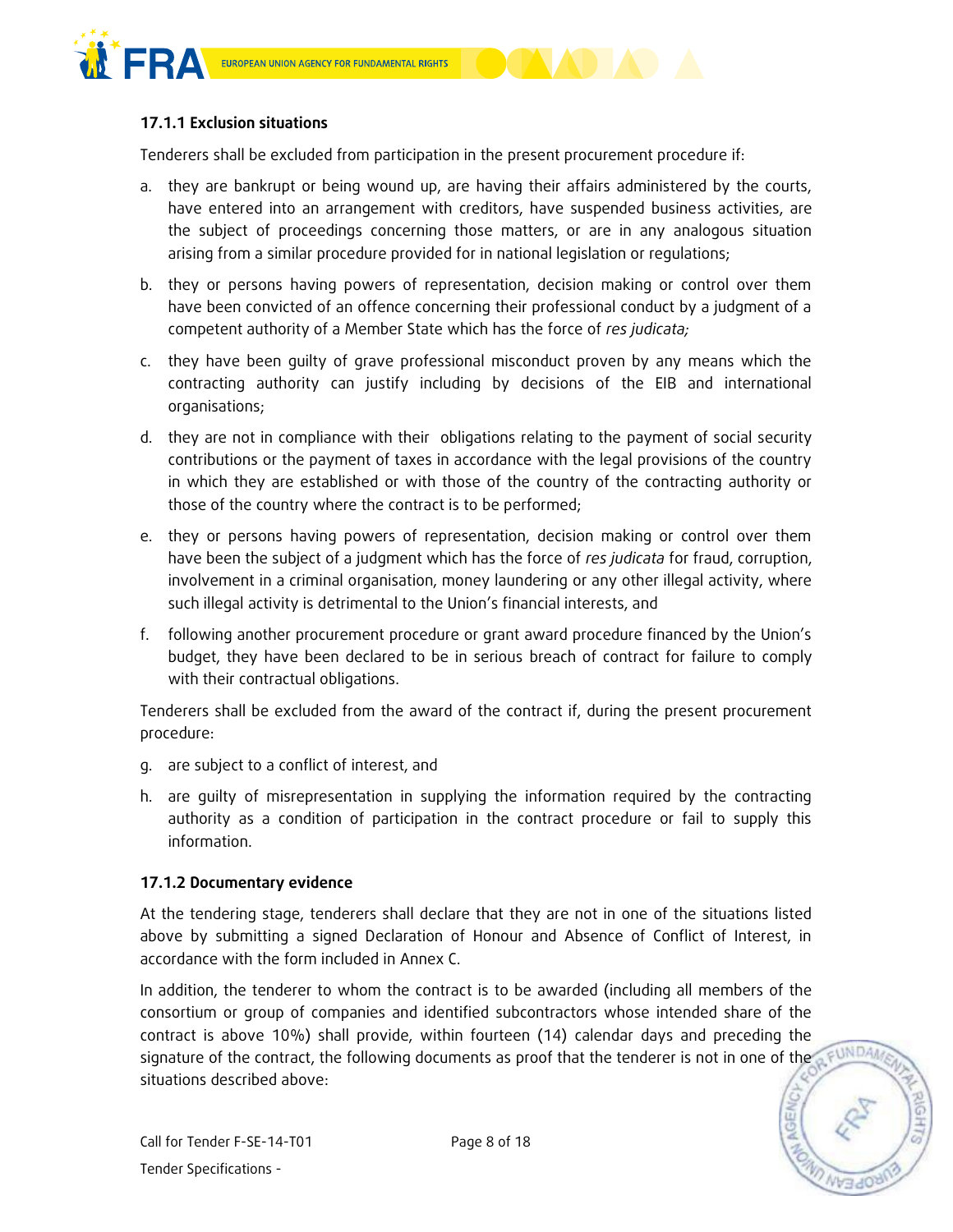

- for points (a), (b) and (e) above, recent extract(s) from the judicial record or, failing that, an equivalent document(s) recently issued by a judicial or administrative authority in the country of origin or provenance showing that those requirements are satisfied
- for points (a) or (d) above, a recent certificate issued by the competent authority of the State concerned.

Where the document or certificate referred to in the first two bullet points is not issued in the country concerned and for points (c) and (f) above, it may be replaced by a sworn or, failing that, a solemn statement made by the interested party before a judicial or administrative authority, a notary or a qualified professional body in his country of origin or provenance.

Depending on the national legislation of the country in which the tenderer is established, the document referred to above shall relate to legal persons and/or natural persons including, where considered necessary by the contracting authority, company directors or any person with powers of representation, decision-making or control in relation to the tenderer.

The contracting authority may waive the obligation of a tenderer to submit the documentary evidence referred to above if such evidence has already been submitted to it for the purposes of another procurement procedure and provided that the issuing date of the documents does not exceed one year and that they are still valid. In such a case, the tenderer shall declare on his honour that the documentary evidence has already been provided in a previous procurement procedure and confirm that no changes in his situation have occurred.

Administrative or financial penalties may be imposed by the contracting authority on tenderers who are in one of the exclusion situations after they have been given the opportunity to present their observations.

These penalties are detailed in Article 109 of the Financial Regulation No 966/2012 of 25 October 2012 (OJ L 298 of 26 October 2012) and Article 145 of the Commission Delegated Regulation No 1268/2012 of 29 October 2012 on the rules of application of the Financial Regulation (OJ L 362 of 31 December 2012).

#### **17.2 Selection criteria – Phase II**

The aim of this phase is to assess if tenderers have sufficient economic and financial capacity and sufficient technical and professional capacity to perform the contract.

#### **17.2.1 Economic and financial capacity**

Proof of economic and financial capacity of the tenderers shall be furnished by the following documents and minimum requirements:

(a) Copy of the financial statements (balance sheets, and profit and loss accounts) for the last two (2) financial years for which accounts have been closed, where publication of the accounts is required under the company law of the country in which the economic operator is established. In case of a consortium, each consortium member shall present their own financial statements.

If the tenderer is not obliged to publish its accounts under the law of the state in which it is established, a copy of audited accounts for the last two (2) financial years should be presented. In case of a consortium, audited accounts for each consortium partner shall be presented.

FUNDA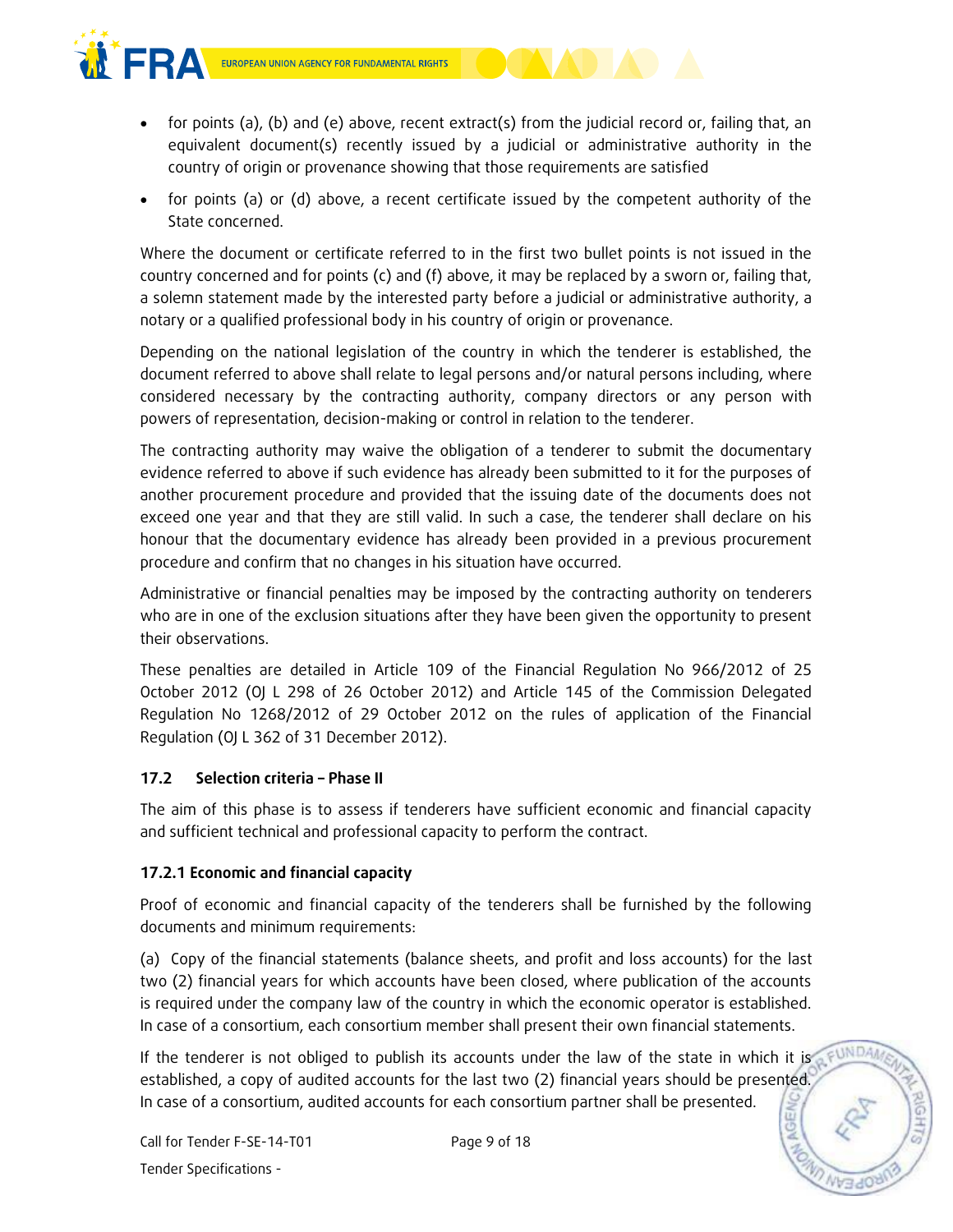



(b) A statement of the annual average turnover for the last two (2) financial years for which accounts have been closed. The minimum average annual turnover of the tenderer shall be of 50,000.00 EUR for each lot during the last two years is required. In case of a consortium, the annual average turnover for each of the partners shall be presented. The sum of the annual average turnovers of each partner will be taken into account to reach the minimum annual average turnover of 50,000.00 EUR.

If for some exceptional reason which the contracting authority considers justified, the tenderer is unable to provide the documentary evidence requested above, he may prove his economic and financial capacity by any other means which the contracting authority considers appropriate.

The contracting authority may waive the obligation of a tenderer to submit the documentary evidence referred to above if such evidence has been submitted to it for the purposes of another procurement procedure and still complies with the requirements above.

An economic operator may, where appropriate and for a particular contract, rely on the economic and financial capacities of other entities, regardless of the legal nature of the links it has with them. It must in that case prove to the contracting authority that it will have at its disposal the resources necessary for the performance of the contract, for example by producing an undertaking on the part of those entities to place those resources at its disposal. The contracting authority may require that the economic operator and the entities referred to above are jointly liable for the execution of the contract.

#### **17.2.2 Technical and professional capacity**

Proof of the technical and professional capacity of the tenderers shall be furnished by the following documents and minimum requirements:

(a) The educational and professional qualifications of the service provider or contractor and/or those of the firms managerial staff, in particular, those of the person or persons responsible for providing the services or carrying out the works. The tenderer is requested to include the CVs in Europass format of the profiles described in Annex A.1 Technical Specifications. The proposed CVs must possess the minimum educational and professional requirements stated in Annex A.1. A given CV may only be used for one lot and one profile.

(b) A list of the principal services provided and supplies delivered in the past three (3) years, with the sums, dates and recipients. Tenderers are required to prove that they have performed at least 3 projects of an amount, nature or scope similar to the services to be carried out under this tender.

For Lot 26

• National level reports, studies or research in fundamental rights areas conducted for nongovernmental organisations, national or EU institutions or international governmental organisations; minimum three (3) reports. These reports need to be provided. (Abstract in English and full text in any EU language).

For Lot 29:

• EU and international comparative level analyses, reports, studies or research in fundamental rights areas conducted for non-governmental organisations, national or EU institutions or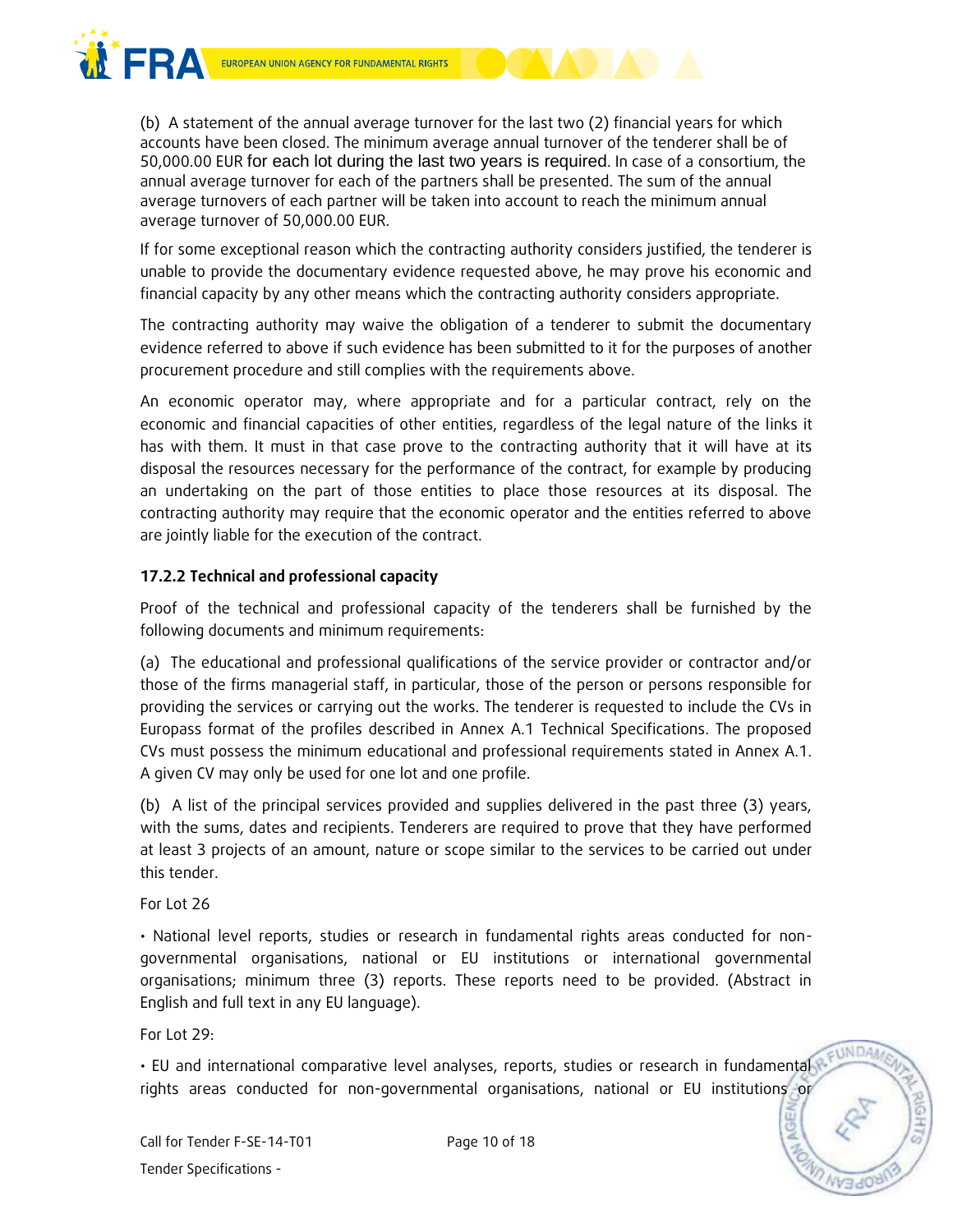



international governmental organisations; minimum three (3) reports. These reports need to be provided. (Abstract in English and full text in any EU language).

An economic operator may, where appropriate and for a particular contract, rely on the technical and professional capacities of other entities, regardless of the legal nature of the links it has with them. It must in that case prove to the contracting authority that it will have at its disposal the resources necessary for the performance of the contract, for example by producing an undertaking on the part of those entities to place those resources at its disposal. The contracting authority may require that the economic operator and the entities referred to above are jointly liable for the execution of the contract.

## **18. Assessment of tenders – Phase III**

The aim of this phase is to evaluate from the technical and the financial points of view the offers submitted by the tenderers. The award method for all lots is based on the best value for money.

#### **18.1 Technical evaluation**

Tenderers' technical offer will be evaluated on the basis of the following technical award criteria and their corresponding weightings:

| Technical Award criteria/sub-criteria                                                                                                                                                                                                                                                                                                                                                                              | Weighting<br>in % |  |
|--------------------------------------------------------------------------------------------------------------------------------------------------------------------------------------------------------------------------------------------------------------------------------------------------------------------------------------------------------------------------------------------------------------------|-------------------|--|
| 1. Project management and scientific quality                                                                                                                                                                                                                                                                                                                                                                       | 40                |  |
| 1.(a) Description of the proposed approach for supplying the<br>deliverables, the organisation of the team and the division of<br>responsibilities among them. How will the work be organised in order<br>to achieve the highest quality? How will the project management work<br>on several assignments (including several desk research and/or<br>fieldwork research) at the same time in parallel, if required. | 50                |  |
| 1.(b) Description of the proposed approach on how the team will ensure<br>that deadlines are respected, in particular in the case of multiple<br>assignments (including several desk research and/or<br>fieldwork<br>research) at the same time in parallel, if required.                                                                                                                                          | 25                |  |
| 1.(c)Description in detail the methodology of ensuring and applying<br>rigorously the highest scientific standards and of the methodology to<br>ensure that the analysis is neutral and impartial. The proposal must be<br>in proportion to the objectives of the tender.                                                                                                                                          | 25                |  |
| 2. Composition of the proposed team                                                                                                                                                                                                                                                                                                                                                                                | FUN<br>40         |  |
| Description in detail of why and how the professional skill mix of<br>the team as a whole will be capable of responding to service                                                                                                                                                                                                                                                                                 |                   |  |
| Call for Tender F-SE-14-T01<br>Page 11 of 18                                                                                                                                                                                                                                                                                                                                                                       | $\overline{Q}$    |  |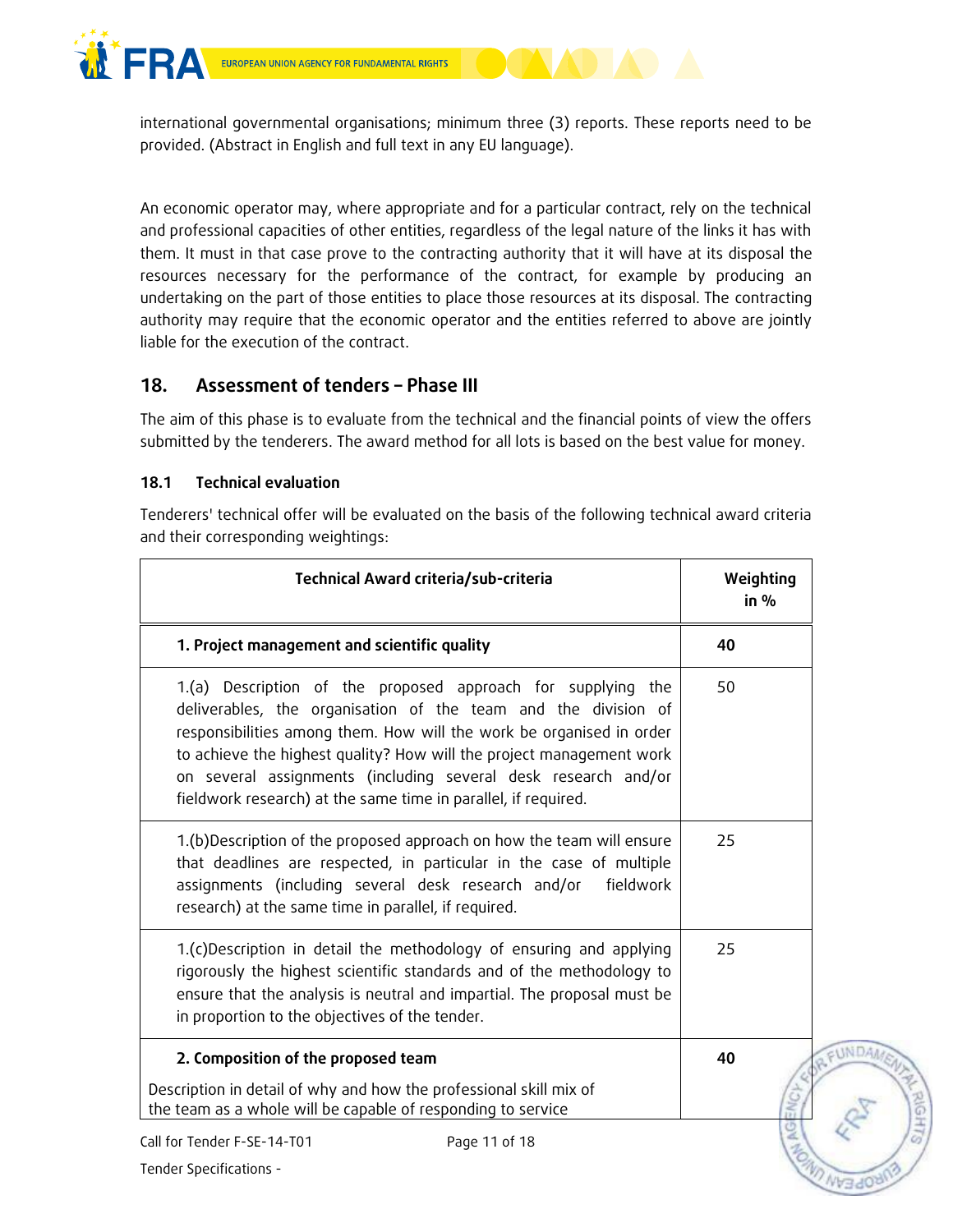



| requests for the different deliverables, as described in the Terms of    |     |
|--------------------------------------------------------------------------|-----|
| Reference covering all different areas of fundamental rights issues      |     |
| from a multidisciplinary perspective.                                    |     |
| The proposed team must be in proportion to the objectives of the tender. |     |
| 3. Identifying data sources and cooperating with other organisations     | 20  |
| Description in detail of how to ensure that all possible sources will    |     |
| be explored in data and information collection. Describe in detail       |     |
| how you will ensure the co-operation of relevant organisation(s)         |     |
| and key actors in this respect.                                          |     |
| TOTAL                                                                    | 100 |

For each criterion (and sub-criterion) a number of points in a range between 0 to 100 points will be given. A tender can reach a maximum of 100 points per criterion and a maximum of 100 points in total. After the application of the corresponding weightings per criterion and subcriterion as per the grid above, tenders scoring less than 60% in the total overall points or less than 50% in the points awarded for a single criterion will be excluded from the rest of the assessment procedure.

#### **18.2 Financial evaluation**

#### **18.2.1 Financial award criteria**

## **Lot 26 – Sweden**

Tenderers financial offers will be evaluated on the basis of the following financial award criteria and their corresponding weightings:

| Financial award criteria for Lot 26 |                                |                                           |                                    |
|-------------------------------------|--------------------------------|-------------------------------------------|------------------------------------|
| Deliverable/Profile                 | Fixed price<br>financial offer | Quoted Times and Means<br>financial offer | Times and Means<br>financial offer |
|                                     | (Weighting in %)               | (Weighting in %)                          | (Weighting in %)                   |
| Information request                 | 28                             | N/A                                       | N/A                                |
| Short thematic report               | 28                             | N/A                                       | N/A                                |
| thematic<br>Extensive<br>report     | 19                             | N/A                                       | N/A                                |
| Project manager                     | N/A                            | 3,5                                       | 0,5<br><b>NDAN</b>                 |
| Senior expert                       | N/A                            | 3,5                                       | 0,5                                |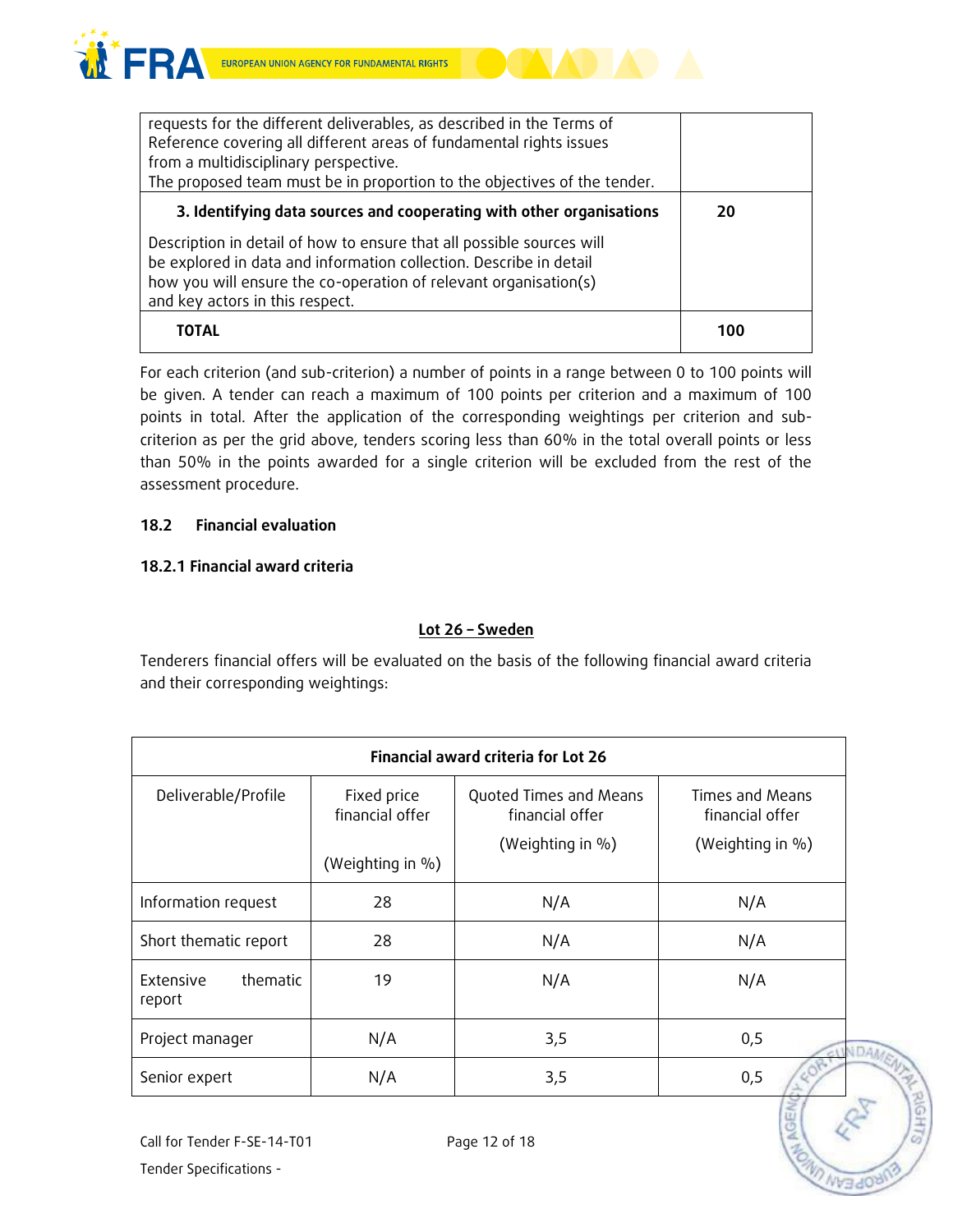



| Legal expert                                 | N/A | 4,5 | 0,5 |
|----------------------------------------------|-----|-----|-----|
| Social expert                                | N/A | 4,5 | 0,5 |
| Social<br>expert<br>on<br>fieldwork research | N/A | 4,5 | 0,5 |
| Interviewer                                  | N/A | 0,5 | 0,5 |
| Language editor                              | N/A | 0,5 | 0,5 |

The tender with the lowest number of points will receive 100 points in the financial evaluation. The remaining tenders will receive their financial score in accordance with the following formula:

Financial score for tender  $X =$  (lowest financial points / financial points of tender  $X$ )\*100.

## **Lot 29 EU and International level comparative analysis**

Tenderers financial offers will be evaluated on the basis of the following financial award criteria and their corresponding weightings:

| Financial award criteria for Lot 29 |                                |                                                    |                                                      |  |
|-------------------------------------|--------------------------------|----------------------------------------------------|------------------------------------------------------|--|
| Deliverable/Profile                 | Fixed price financial<br>offer | Quoted Times and<br>Means (QTM) financial<br>offer | Times and Means <sup>2</sup> (TM)<br>financial offer |  |
|                                     | (Weighting in %)               | (Weighting in %)                                   | (Weighting in %)                                     |  |
| Information request                 | 15                             | N/A                                                | N/A                                                  |  |
| Short thematic report               | 17                             | N/A                                                | N/A                                                  |  |
| thematic<br>Extensive<br>report     | 17                             | N/A                                                | N/A                                                  |  |
| Comparative analysis                | 30                             | N/A                                                | N/A                                                  |  |
| Project manager                     | N/A                            | 2                                                  | 0,5                                                  |  |
| Senior expert                       | N/A                            | 3,5                                                | 0,5                                                  |  |



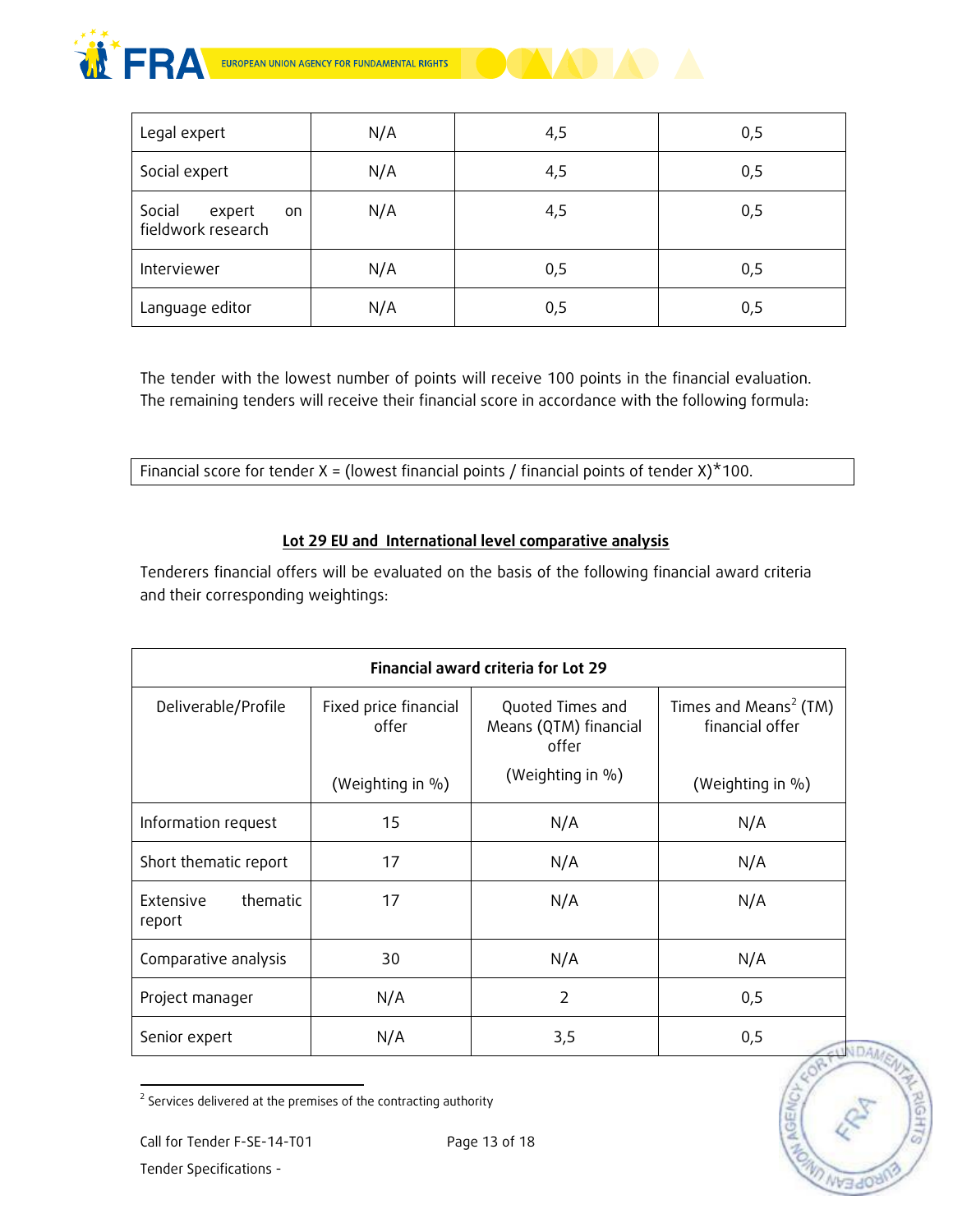



| Legal expert                                 | N/A |     | 0,5 |
|----------------------------------------------|-----|-----|-----|
| Social expert                                | N/A |     | 0,5 |
| statistical<br>Expert on<br>analysis         | N/A | 3   | 0,5 |
| Social<br>expert<br>on<br>fieldwork research | N/A | 3,5 | 0,5 |
| Language editor                              | N/A | 1,5 | 0,5 |

The tender with the lowest number of points will receive 100 points in the financial evaluation. The remaining tenders will receive their financial score in accordance with the following formula:

Financial score for tender  $X =$  (lowest financial points / financial points of tender  $X$ )\*100.

#### **18.2.2 Information concerning prices**

The financial evaluation of the offers will be based on the prices quoted by the tenderers in their financial proposals. Tenderers must fill in the Financial Offer Form included in Annex C.

When filling in the Financial Offer Form, tenderers must take into consideration that prices shall be:

- expressed in euro. For tenders in countries which do not belong to the euro zone, tenderers shall quote their prices in euro and the price quoted may not be revised in line with exchange rate movements. It is for the tenderer to select an exchange rate and assume the risks or benefits deriving from any variation.
- inclusive of all costs and expenses, directly and indirectly connected with the goods and/or services to be supplied/provided and including all the charges (travel and subsistence), unless otherwise stated in the tender documents.
- free of all duties and taxes (in particular VAT). According to Articles 3 and 4 of the Protocol on the Privileges and Immunities of the European Communities, the European Union Agency for Fundamental Rights is exempt from all charges, taxes and dues, including value added tax; such charges may not therefore be included in the calculation of the price quoted; the VAT amount must be indicated separately.

Prices shall be fixed and not subject to revision during the first year of performance of the contract. From the beginning of the second year of performance of the contract, each price may be revised upwards or downwards each year in accordance with the provisions of the Draft Contract in Annex B.

The services/supplies the financial offer refers to are intended to provide a fair, nondiscriminatory basis for evaluation purposes. Consequently, cannot under any circumstances be considered to constitute a commitment on the part of the contracting authority to conclude EUNDAN specific contracts for the related services and quantities, and cannot give rise to any right of legitimate expectation on the part of the contractor.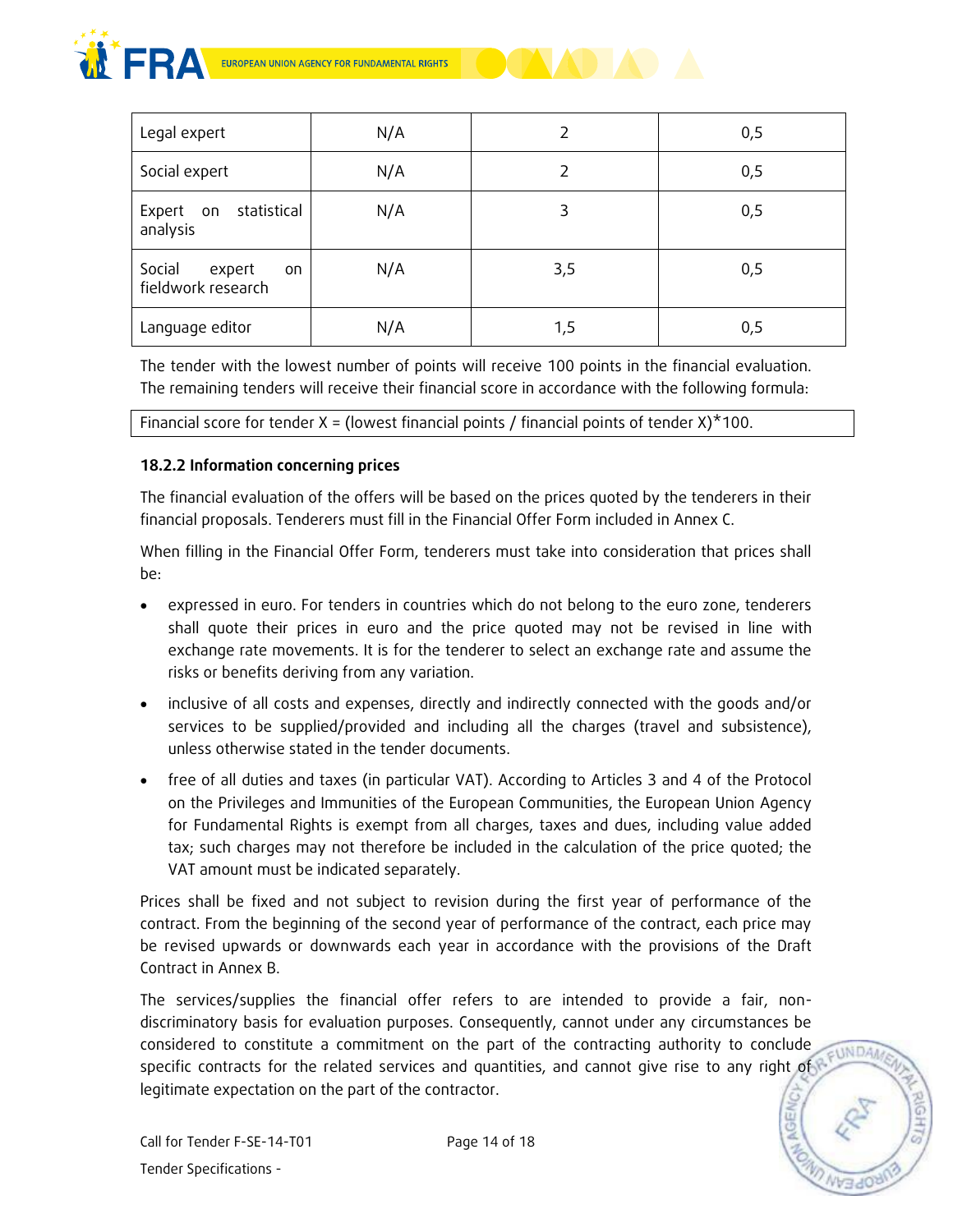

However, the prices quoted by the tenderer in their financial offer are binding and will be applicable to the requested services/supplies by means of specific contracts or orders. If the tenderer is requested to quote unit prices in the Financial Offer Form included in Annex C, these unit prices are binding as well, and will be applicable to the services requested by means of specific contracts and orders.

## **19. Contract award – Phase IV**

The contract will be awarded to the tenderer offering the best value for money, on the basis of the following quality-price ratio:

Score for tender X = (financial score of tender X)  $*$  40 + (total quality score (out of 100) for all award criteria of tender X / 100) \* 60

#### **20. Information to tenderers on the outcome of the tender**

The contracting authority will inform tenderers of decisions reached concerning the award of the contract, including the grounds for any decision not to award a contract or to recommence the procedure.

The contracting authority will inform as soon as possible all tenderers whose tenders are rejected of the reasons for their rejection. If a written request is received, the contracting authority will inform, within not more than 15 calendar days from the date on which the written request is received, all tenderers who meet the exclusion and selection criteria, of the characteristics and relative advantages of the successful tender and the name of the tenderer to whom the contract is awarded.

However, certain details may not be disclosed where disclosure would hinder application of the law, would be contrary to public interest or would harm the legitimate commercial interests of public or private undertakings or could distort fair competition between those undertakings.

## **21. No obligation to award the contract**

The tendering procedure shall not involve the contracting authority in any obligation to award the contract.

No compensation may be claimed by tenderers whose tender has not been accepted, including when the contracting authority decides not to award the contract.

## **22. Cancellation of the tender procedure**

In the event of cancellation of the tender procedure, tenderers will be notified of the cancellation by the contracting authority. If the tender procedure is cancelled before the outer envelope of any tender has been opened, the unopened and sealed envelopes will be returned to the tenderers.

In no event shall the contracting authority be liable for any damages whatsoever including, without limitation, damages for loss of profits, in any way connected with the cancellation of a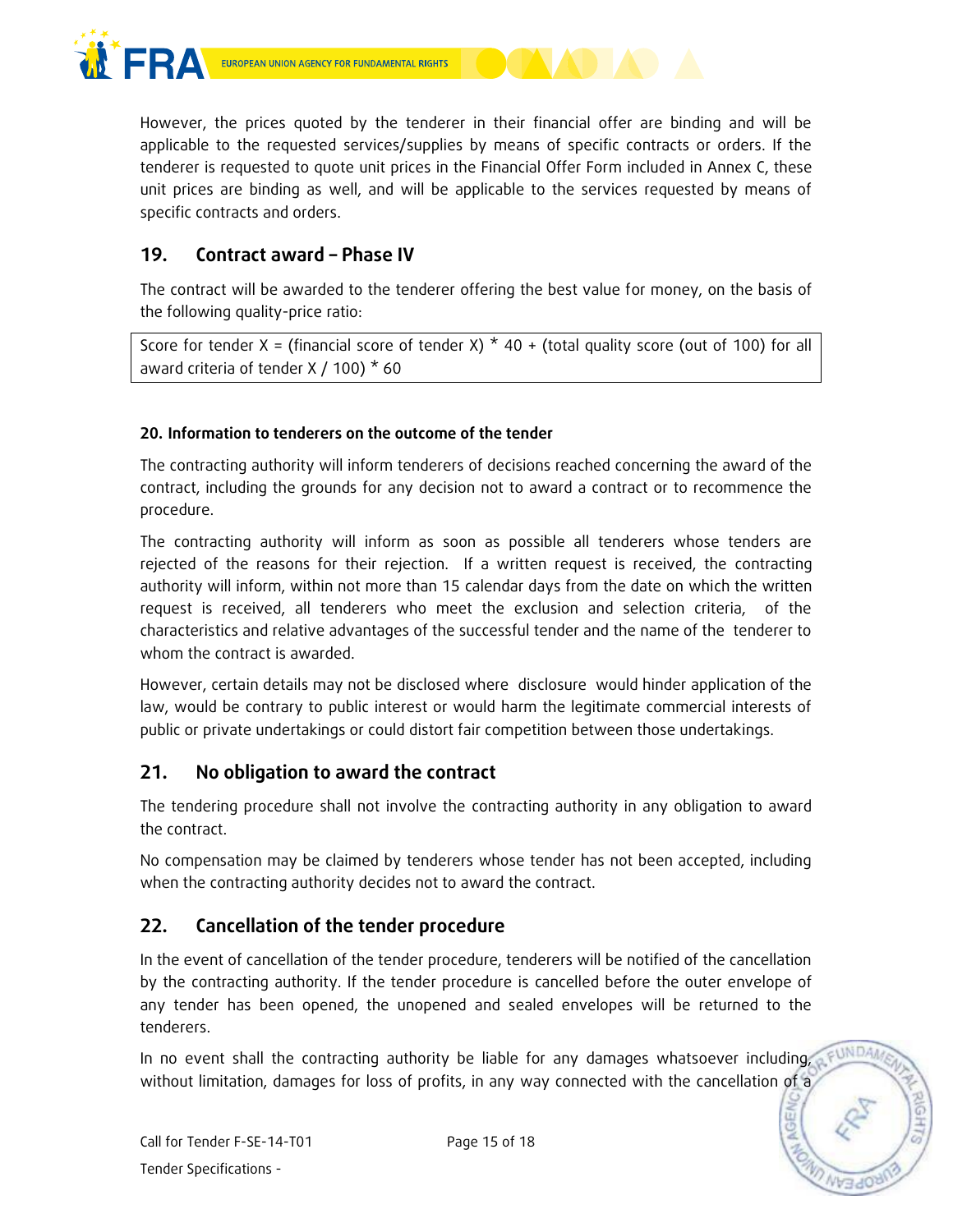

tender procedure even if the contracting authority has been advised of the possibility of damages.

## **23. How to submit the tender**

All tenders must be presented in three parts:

#### **Part 1 – Administrative Proposal**

In the Administrative Proposal, tenderers must include all the information and documents required by the contracting authority for the assessment of tenderers on the basis of the exclusion and selection criteria described above. For that purpose, tenderers must fill and sign the following documents using the forms included in Annex C:

#### **Section A: Tenderers Identification**

- Tenderers identification form (administrative details). If the tenderer is a consortium or a group of companies, only the leader must fill in the form.
- Legal Entities Form, to be signed by a representative of the tenderer authorised to sign contracts with third parties. There is one form for individuals, one for private entities and one for public entities. If the tenderer is submitting a joint offer, a Legal Entities Form must be submitted by each consortium or group member. It also has to be submitted by each identified subcontractor whose intended share of the contract is above 10% of the total contract value.
- Bank Identification Form filled in and signed by an authorised representative of the tenderer and his or her banker. In case of a joint offer, only one of the members of the consortium or group of companies, usually the leader, must complete the Bank Identification Form.
- Power of Attorney (in case of joint offers). In case of a joint offer, the power of attorney has to be signed by the leader and all consortium partners, preferably in a single document.
- Statement on Subcontracting, indicating the intention of the tenderer to subcontract part of the contract and the percentage of subcontracting per identified subcontractor.
- Letter of Intent of identified subcontractors (only if the tenderer intends to subcontract part of the contract).

#### **Section B: Exclusion Criteria information**

 Declaration of Honour with respect to the Exclusion Criteria and Absence of Conflict of Interest. To be submitted by each consortium or group member in case of joint offers and by each identified subcontractor whose intended share of the contract is above 10% of the total contract value.

#### **Section C: Selection Criteria (Economic and Financial capacity)**

- Copy of the financial statements (balance sheets, and profit and loss accounts) for the last EUNDA two (2) financial years.
- Statement on the annual average turnover for the last 2 years.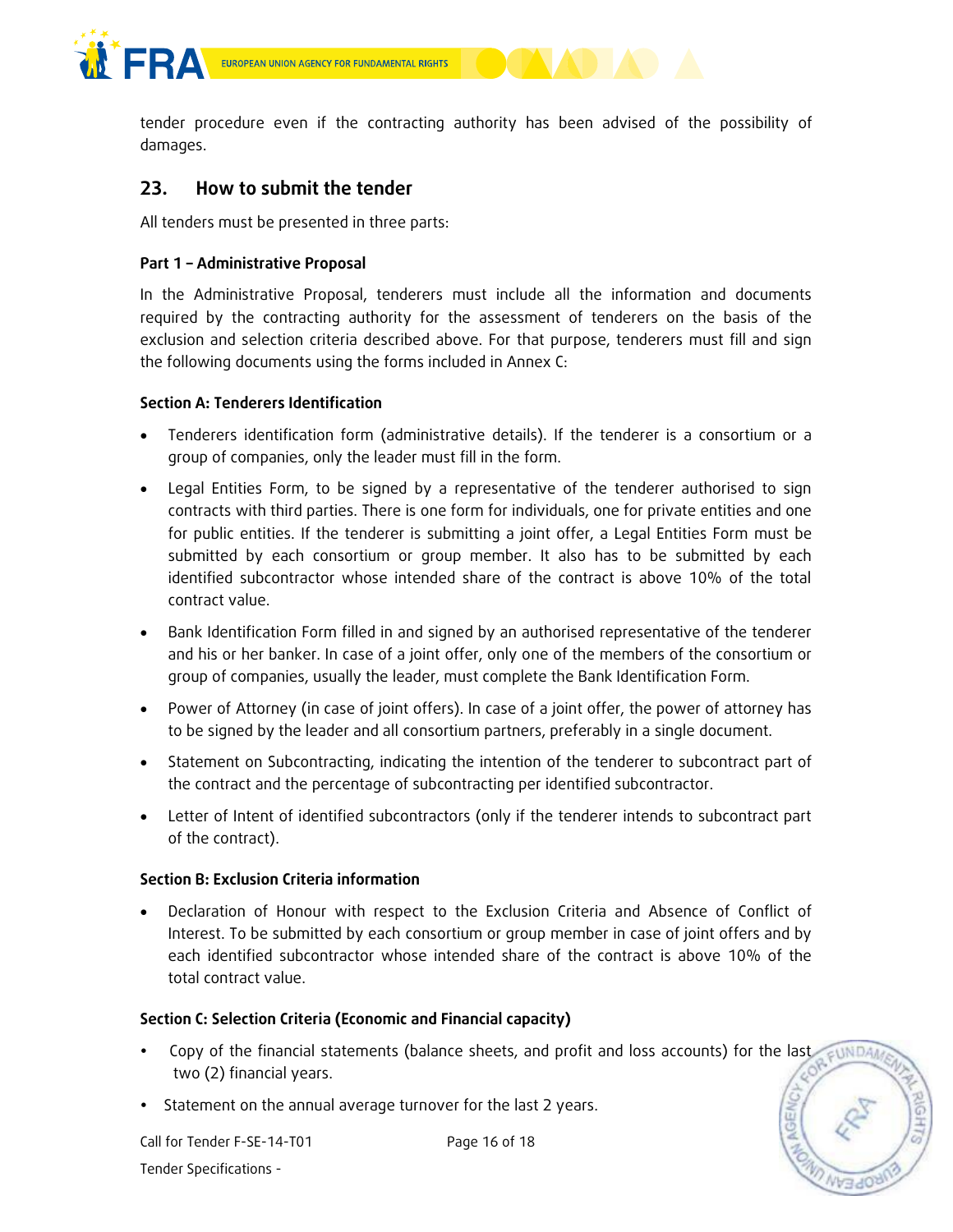

#### **Section D: Selection criteria (Technical and Professional Capacity)**

- Educational and professional qualifications of the profiles requested in Annex A.1 Technical Specifications.
- List of principal services performed or supplies delivered in the last three (3) years.

#### **Part 2 – Technical proposal**

In the Technical Proposal, tenderers must include all the information required by the contracting authority for the evaluation of tenders on the basis of the technical award criteria described in the corresponding sections of these Tender Specifications. Tenderers should elaborate on all points addressed in Annex A.1 Technical Specifications in order to obtain as many points as possible. The mere repetition of mandatory requirements set out in Annex A.1, without going into details or without giving any added value, will only result in a low number of points. In addition, if certain essential points of Annex A.1 are not expressly covered by the tender, the contracting authority may decide to give a zero mark for the relevant qualitative award criteria.

The technical offer must be written with a lay person in mind. The style and presentation must, as far as is possible, be simple and clear, and free of jargon that obscures rather than promotes meaning to readers unfamiliar with it.

The technical proposal must be included in a separate envelope clearly marked as "Technical Offer". Please note that there is no specific form to present your Technical Offer. However, it should be drawn up following the instructions above.

#### **Part 3 – Financial Proposal**

In the Financial Proposal tenderers must indicate their financial offers by completing the Financial Offer Forms included in Annex C (Section F). Prices must be included in accordance with the instructions given in the corresponding sections of these Tender Specifications. The Financial Proposal must be included inside a separate envelope clearly marked as "Financial offer".

## **24. Data protection**

Processing your reply to the invitation to tender will involve the recording and processing of personal data (such as your name, address and CV). Such data will be processed pursuant to Regulation (EC) No 45/2001 on the protection of individuals with regard to the processing of personal data by the Community institutions and bodies and on the free movement of such data. Unless indicated otherwise, your replies to the questions and any personal data requested are required to evaluate your tender in accordance with the specifications of the invitation to tender and will be processed solely for that purpose by the contracting authority. You are entitled to obtain access to your personal data on request and to rectify any such data that is inaccurate or incomplete. If you have any queries concerning the processing of your personal data, you may address them to contracting authority's Data Protection Officer. You have the right of recourse at any time to the European Data Protection Supervisor for matters relating to the processing of your personal data.